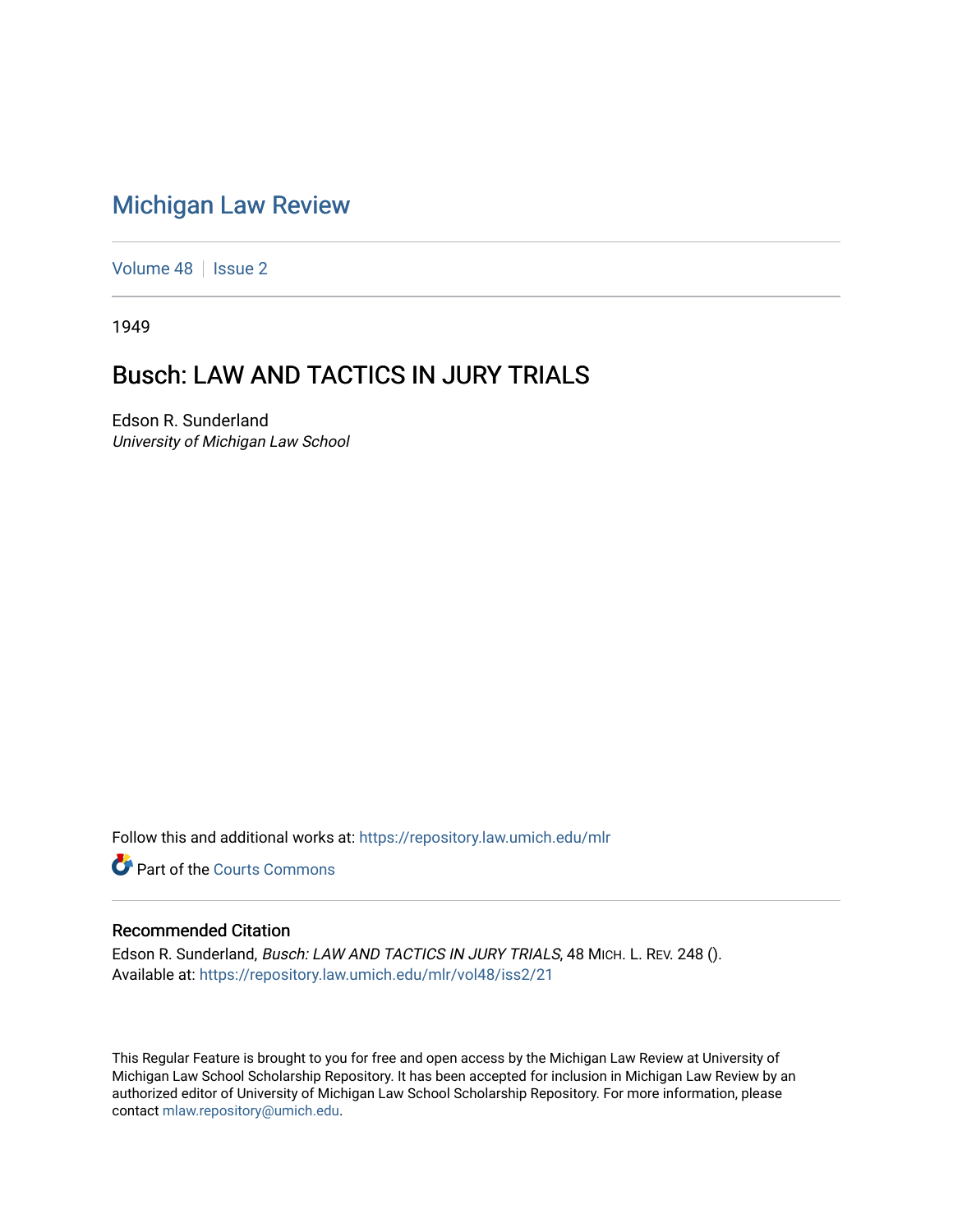### RECENT BOOKS

This department undertakes to note or review briefly current books on law and materials closely related thereto. Periodicals, court reports, and other publications that appear at frequent intervals are not included. The information given in the notes is derived from inspection of the books, publishers' literature, and the ordinary library sources.

#### BRIEF REVIEWS

LAw AND TACTICS IN JURY TBIALs. By *Francis* X. *Busch.* Indianapolis: Bobbs-Merrill. 1949. Pp. xxvii, 1147. \$17.50.

This book is both a scholarly presentation of the law relating to the origin, constitutional status and effective utilization of the right of trial by jury, and a practical guide to the art of jury persuasion. Although the author has devoted his life to the active practice of law in Chicago, where he became one of the leaders of the bar, there is no tendency to stress the particular rules or doctrines in force in Illinois, but on the contrary all problems are dealt with in the light of the varying views developed by statute rule or decision among American jurisdictions.

It is the author's belief that a jury trial should be considered by the advocate as a unified and coordinated proceeding having the single purpose of persuading the triers of facts of the righteousness of the client's cause. "This persuasion," he says, "is a gradual process commencing when the jurors take their seats in the jury box and catch their first glimpse of the lawyers and their clients, and continuing until the triers are consigned to the custody of the bailiff and confined for their deliberations. Consciously or unconsciously, everything that happens in the court room in the presence of the jurors makes its contribution to their ultimate state of mind concerning the issues they are sworn to decide." Accordingly, says the author, ''The aim of this book has been to present all the contacts which the trial lawyer has with the jury in the course of a contested trial, and to indicate how such contact may be utilized and directed to induce the desired persuasion."

This eminently sound view of the nature of a jury trial has been consistently adhered to throughout the course of the book, and has determined the method of treatment and the nature of the subject matter. Every step taken is considered in its bearing upon the final result to be obtained through the verdict of the jury.

As a handbook on trial practice the book is extraordinarily comprehensive and well documented with references to cases, statutes and rules. There would seem to be few questions relating to the conduct of a contested trial to which it would not supply satisfactory answers. All the essential processes involved in a jury trial are fully discussed-Right of Trial by Jury, Functions of Court and Jury, Preparation of the Case, Selection of the Jury, Opening Statement, Presentation of Evidence, including Direct and Cross Examination, Objections and Exceptions, Argument, Instructions to the Jury, and Verdicts.